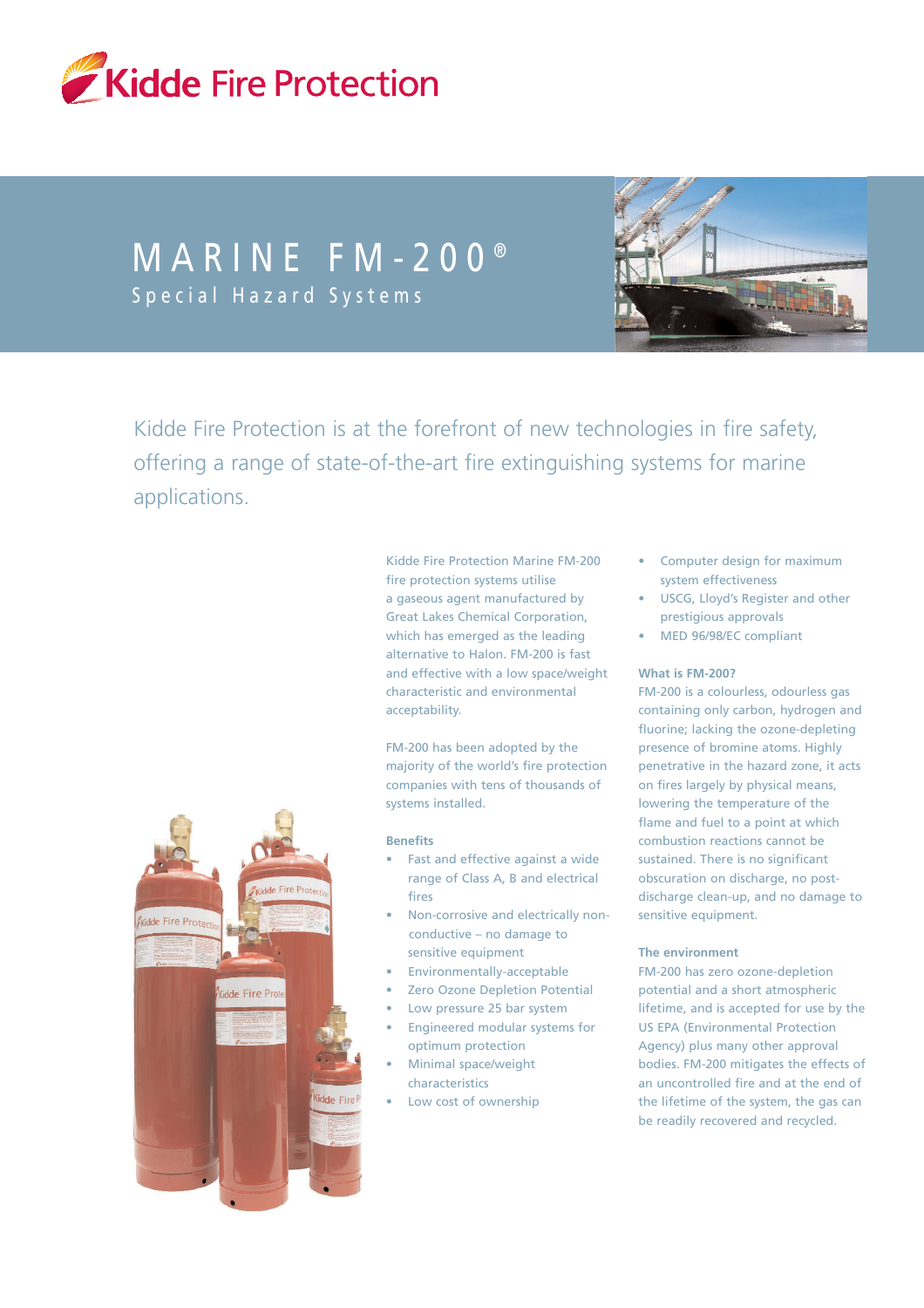

## MARINE FM-200 Special Hazard Systems **<sup>2</sup>**





#### **System design**

The Kidde Fire Protection FM-200 range comprises a versatile line of cylinders, valves and related components which have been selected and approved for use in the marine environment and have been subject to stringent testing procedures. Flexibility, quality and reliability make the Kidde Fire Protection FM-200 range the world's finest in fire safety.

Engineered systems offer optimum designs for defined risks with reduced pipe sizes, unbalanced flows and multiple compartment protection.

Systems are designed in accordance with the Kidde Marine FM-200 Manual to achieve a minimum FM-200 concentration of 8.7% for diesel fuel with a maximum discharge time of 10 seconds. As a result, FM-200 provides rapid fire protection, strictly limiting fire and smoke damage.

#### **FM-200 actuation components**

FM-200 valves are designed for optimum system performance, reducing pipe sizes and lowering installation costs. The fast-opening valves are available in a range of sizes and are manufactured from tough, corrosion-resistant brass under stringent quality control standards. An easy-to-read gauge on the valve permits the convenient visual inspection of the cylinder pressure.

Marine FM-200 system valves are actuated by the following means:

- Remote cable release direct to agent container or via a  $CO<sub>2</sub>$  or nitrogen pilot cylinder, also with manual release
- Pressure actuation using slave FM-200 or pilot CO<sub>2</sub> or nitrogen with local actuation
- Manual local actuation of FM-200 cylinder valves
- Pneumatic actuation via pneumatic heat detectors, also under remote and local manual control
- Time delays and pre-discharge alarms are also available.

All related components from discharge nozzles to control heads are designed to be compatible, allowing a complete system to be configured using USCG, Lloyd's Register, MCA, DNV, FM, UL and LPCB approved Kidde equipment.

#### **FM-200 cylinders**

A wide range of sizes is available, offering a choice of fill capacities to meet specific requirements and ensure maximum economy in installation. Each cylinder is manufactured from high strength alloy steel. The larger cylinders have an optional liquid level device for ease of contents monitoring and improved system maintenance.

#### **Nozzles**

A range of custom-designed nozzles is available including 180° bulkhead and 360° deckhead types.

#### **System space requirements**

FM-200 is stored as a liquid in nitrogen-pressurised containers at 25 bar, leading to minimal storage space requirements comparing favourably with all other viable gaseous agents.

#### **Assured reliability**

Kidde Fire Protection systems are designed to conform to NFPA 2001 and tested to limits established by the International Maritime Organization (IMO). An empirically-verified Windows™-based computer program is used to model two-phase agent flow and ensure that the correct concentration of agent is achieved